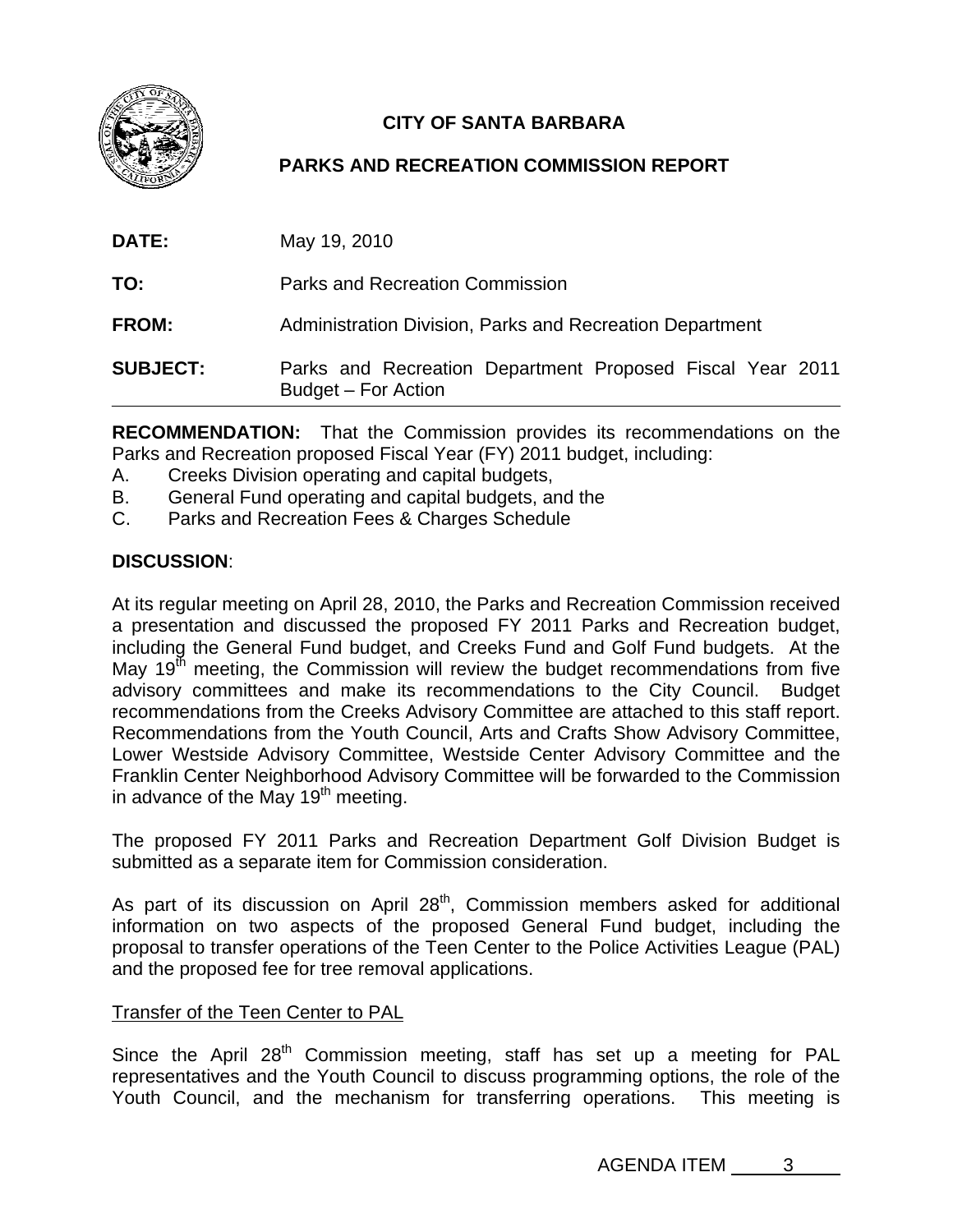Parks and Recreation Commission Report Parks and Recreation Department Proposed Fiscal Year 2011 Budget May 19, 2010 Page 2

scheduled for May 25, 2010. At the regular Commission meeting on May 26, staff will report back on the meeting between the Youth Council and PAL. At that meeting, PAL will also provide information on their organization and present their proposal for programming and operating the Teen Center.

### Tree Removal Application Fee

Commissioners asked for information on fees that other communities charge for tree removal applications, and what kind of outreach would be used to notify residents if the fee is approved. The table below provides examples of fees for the application to remove or to receive a permit for removal of trees that are regulated. This information is based on published information from each of the city websites.

| <b>City</b>     | <b>Type of Fee</b>         | <b>Amount</b>                                                                                                |  |
|-----------------|----------------------------|--------------------------------------------------------------------------------------------------------------|--|
| Oakland         | <b>Removal Application</b> | $$68 + $10$ per tree                                                                                         |  |
| San Jose        | <b>Removal Application</b> | \$200-\$1,270. Depending on size and<br>number of trees                                                      |  |
| Los Gatos       | <b>Removal Application</b> | \$130 +\$65 per tree, 50% refund if<br>application is denied                                                 |  |
| San Francisco   | <b>Removal Application</b> | \$300 - \$1,214. Range depends on<br>number of trees and reason for removal.<br><b>Only for Street Trees</b> |  |
| Sunnyvale       | <b>Removal Application</b> | \$223 - Fee applied to trees that are<br>protected by ordinance                                              |  |
| San Luis Obispo | <b>Permit Application</b>  | \$81 - Only if approved                                                                                      |  |
| Hayward         | <b>Permit Application</b>  | $$174 - Pruning$<br>\$193 - Removal                                                                          |  |

As shown above, the proposed fee of \$50 for Santa Barbara is lower than fees in other communities. Staff anticipates that with the fee in place, residents and business owners will seek advice prior to submitting an application for removal. In addition, the application fee for the removal of a Street tree that is determined by the Urban Forest Superintendent to be unsafe would be waived, and the tree would be removed at no cost to the applicant. Staff does not anticipate that the fee will lead to removal of trees without a permit because the fine is significantly greater than the application fee. In December 2009, the City Council adopted Resolution No. 09-096 which establishes the following fine schedule for trees that are removed or significantly altered without a permit.